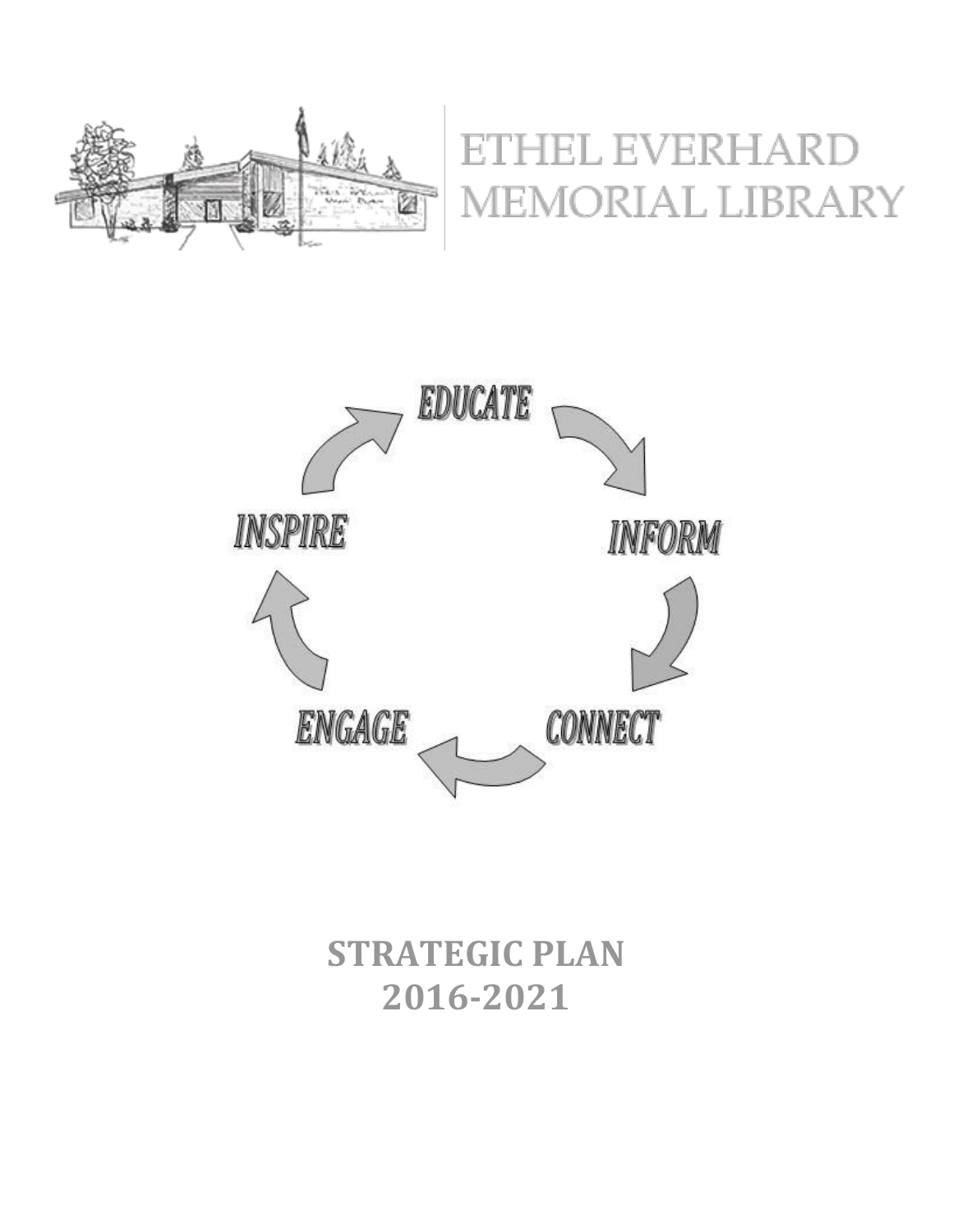## **Mission Statement**

The Ethel Everhard Memorial Library is dedicated to providing equitable access to services that educate, inform, connect, engage, and inspire.

## **Vision Statement**

The Ethel Everhard Memorial Library recognizes its value and responsibility to the community as an educational, social, and cultural resource committed to excellent stewardship of its physical and financial resources.

### **Priorities**

#### **Priority I: Educate**

#### **Facilitate lifelong learning by serving as an educational, social, and cultural agency**

*Objective -* Provide a diverse selection of materials for educational, informative, social, cultural, and recreational purposes to the general adult population. Support formal education and employment efforts for adults. Remove barriers to accessibility to serve all residents, including those with disabilities and other special needs.

#### **Priority II: Inform**

#### **Actively inform the public of available library services and resources**

*Objective* - Create public relations standards for formatting of promotional literature and frequency of public announcements for each program or service. Continue to improve usability and presence of website and social media. Present to various groups throughout the community.

#### **Priority III: Connect**

#### **Utilize emergent technology and facilitate information literacy**

*Objective -* Provide patrons current word processing software, spreadsheet software, presentation software, and equitable public access to the Internet. Lead computer/tablet workshops and teach patrons technology literacy oneon-one when available. Stay abreast of emerging technologies and ensure that public access computers do not become obsolete.

#### **Priority IV: Engage**

#### **Design and offer programs to patrons that are socially and intellectually engaging**

*Objective* - Offer a variety of library programs to engage different demographic groups within the community. Create drop-in activities for passive engagement with patrons. Promote social community gatherings within the library.

#### **Priority V: Inspire**

#### **Create young readers and succeed with school-aged kids**

*Objective -* Educate parents and caregivers about the benefits of early literacy. Develop programs to encourage reading at a young age. Communicate with schools and homeschooler families to determine educational support needs. Partner with schools to provide support services when appropriate.

#### **Priority VI: Create and maintain an appropriate community and information hub space**

*Objective* - Create comfortable, attractive, safe, clean, functional public spaces where community members can meet, converse, collaborate and feel pride in their community.